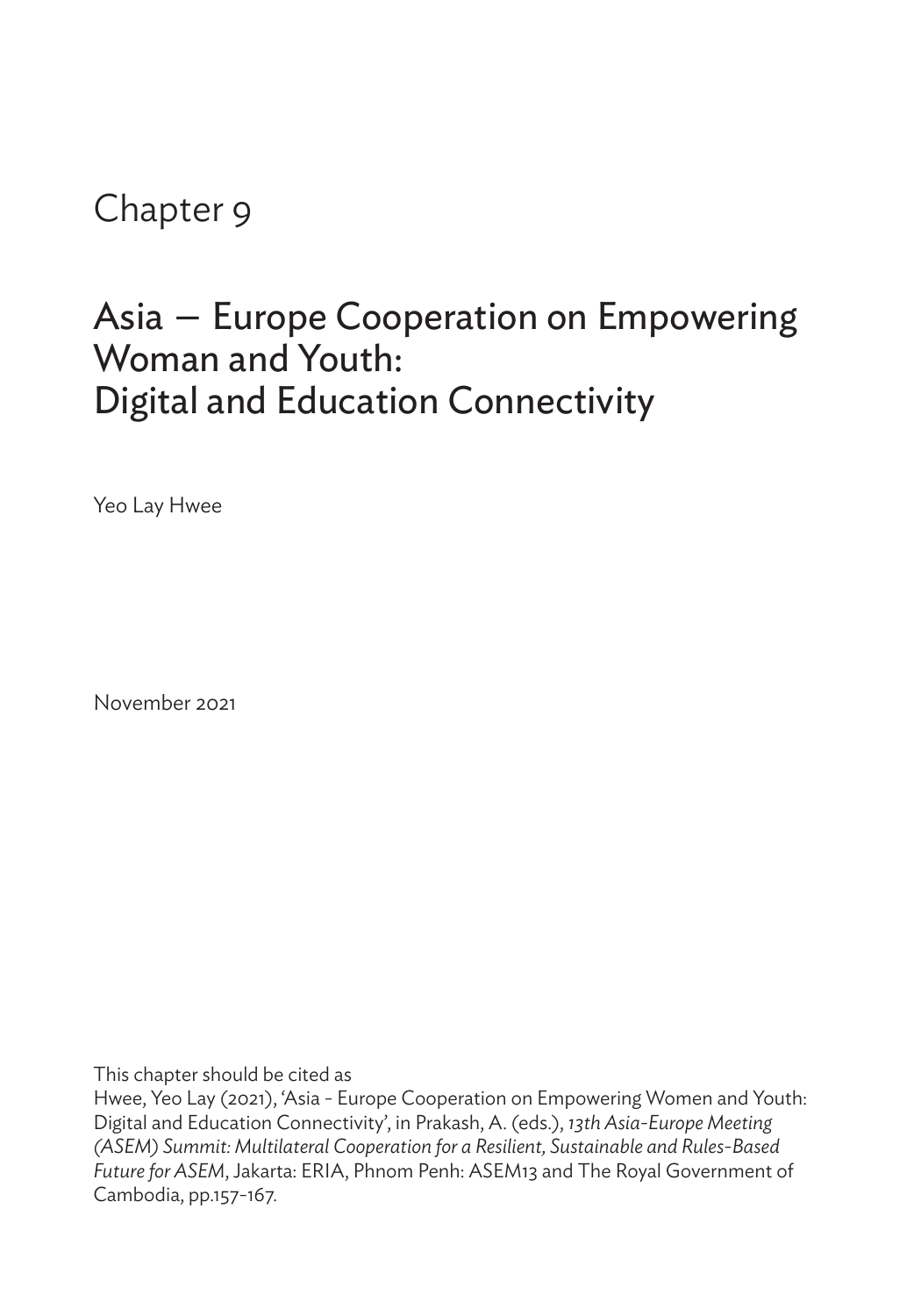# Asia–Europe Cooperation on Empowering Women and Youth

# DIGITAL AND EDUCATION CONNECTIVITY

YEO LAY HWEE

 $\bullet$ 

#### **Introduction**

Connectivity has become a major theme in the agenda of the Asia-Europe Meeting (ASEM) since 2014. The ASEM Pathfinder Group on Connectivity that was convened in 2016 submitted its recommendations at the 12th ASEM Summit held in Brussels in October 2018. The Summit adopted possible 'Tangible Areas of Cooperation in the Field of Connectivity' that would serve as a guiding tool to take the Connectivity agenda forward. The focus areas of cooperation are as follows:

- Connectivity policies and plans
- Sustainable connectivity
- Trade and investment connectivity
- Future connectivity and digital economy
- People-to-people connectivity
- Security challenges linked to connectivity

With the challenges posed by the global COVID-19 pandemic and the fears and uncertainties that have been raised, many may wonder about the impact on the ASEM connectivity agenda. The spread of the coronavirus seems to have given further pause to the globalisation agenda and emboldened the populists and ultra-nationalists to call for more protectionist measures and to roll back policies on connectivity. Yet, the lesson to be learnt from the rapid spread of the virus is how the world is far more connected than we think. The only way we are going to deal with the devastating impact of COVID-19 and control future pandemics is through more connectivity not less. We need digital connectivity to help us through the lockdown and 'stay home' orders. Home-based learning for kids and telecommuting or remote working for adults requires access to the internet. We also need more connectivity amongst our scientists and researchers in the race to find a cure or vaccine; we need more institutional connectivity to mount better-coordinated responses to such global challenges, and the list goes on.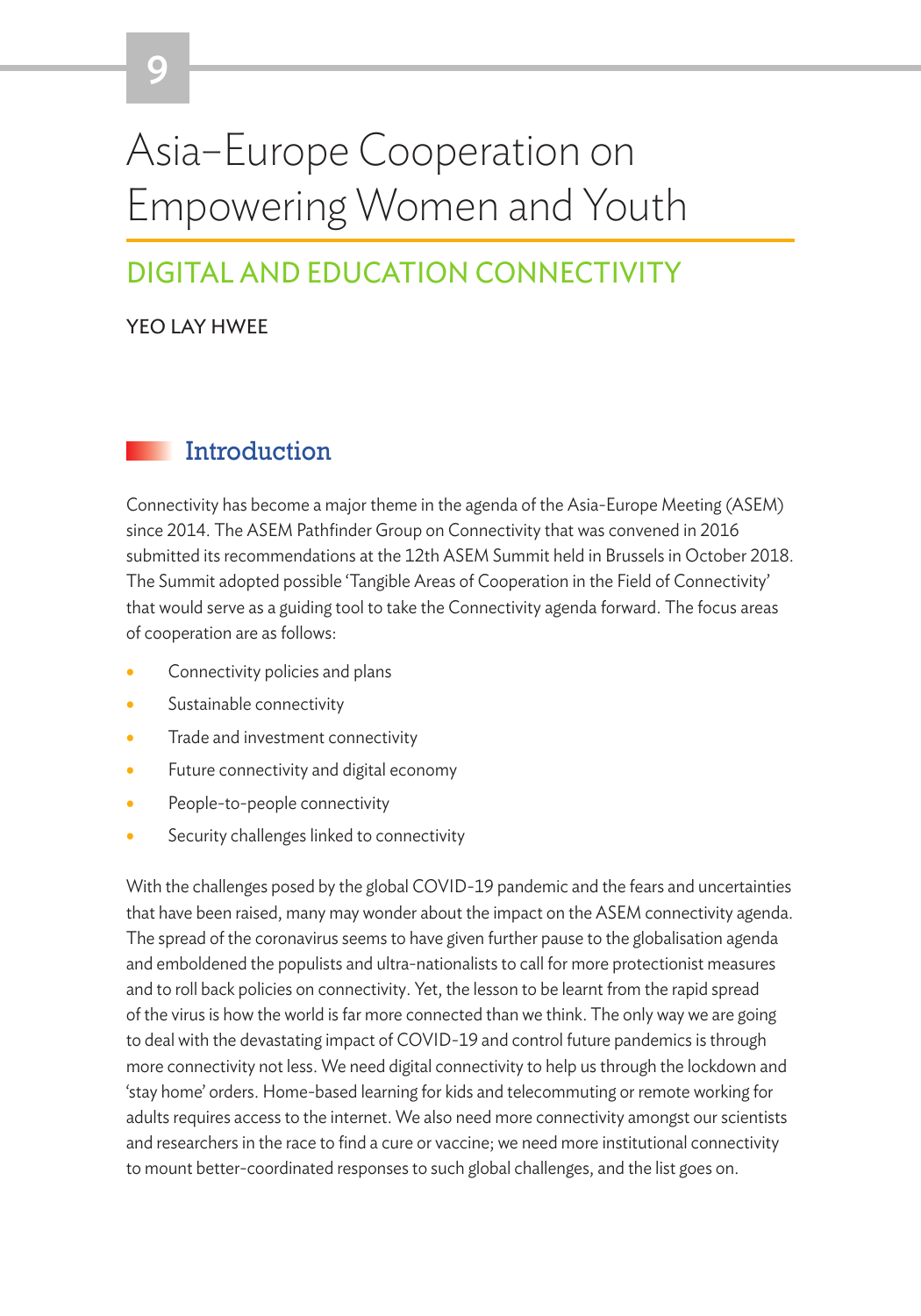Through the ASEM platform, countries in Asia and Europe need to redouble efforts on the connectivity agenda and synergise the different connectivity strategies and plans – from the ASEAN Masterplan on Connectivity to the Chinese Belt and Road Initiative to the latest EU-Japan Partnership on connectivity. As we face the double-challenge of recovering from the disruptions caused by COVID-19 and the coming Fourth Industrial Revolution, education, training, and infrastructure for digital connectivity and digitalisation will be a major priority.

In this chapter, I will focus on the digital and people-to-people connectivities aimed at empowering women and youths.

#### Why the Focus on Women and Youths?

The old African proverb that 'if you educate a woman you educate a family (nation)' has long been a rallying call for developmental specialists to try and mainstream women's empowerment in various development projects and assistance. Some studies have shown that on average women reinvest up to 90% of their income into the family compared to 30%–40% by men, creating long-term socio-economic gains for their communities. The World Economic Forum's Global Gender Gap Report 2020 notes that there is a strong correlation between a country's gender gap and its economic performance.<sup>1</sup>

While the importance of women and gender equality in the development of societies and nations is recognised, women remain under-served in many countries. Gender inequalities persist in many countries across the world. Women's access to quality education and employment remains a big challenge. The McKinsey Global Institute in one of its report noted that if men and women were to participate equally in the global economy, they would add another US\$12 trillion to global gross domestic product (GDP), an increase by 26%.<sup>2</sup> Currently, women contribute to only 37% of global GDP.

As societies and economies are transformed by new information and communications technologies (ICT), women face insurmountable obstacles in leveraging on these new technologies to improve their livelihoods and realise their potential. Some of these key obstacles are reflected in the low rate of female students' participation in science, technology, engineering, and maths (STEM) education and the gender imbalance in tech skills and tech jobs. Fundamentally, one of the most important challenges is the lack of access to the internet, digital devices, and mobile technology.

How to ensure women have equal access to the opportunities presented by the new technologies in their route to empowerment should be a priority in the ASEM agenda. This would also align the ASEM agenda with the United Nations Sustainable Development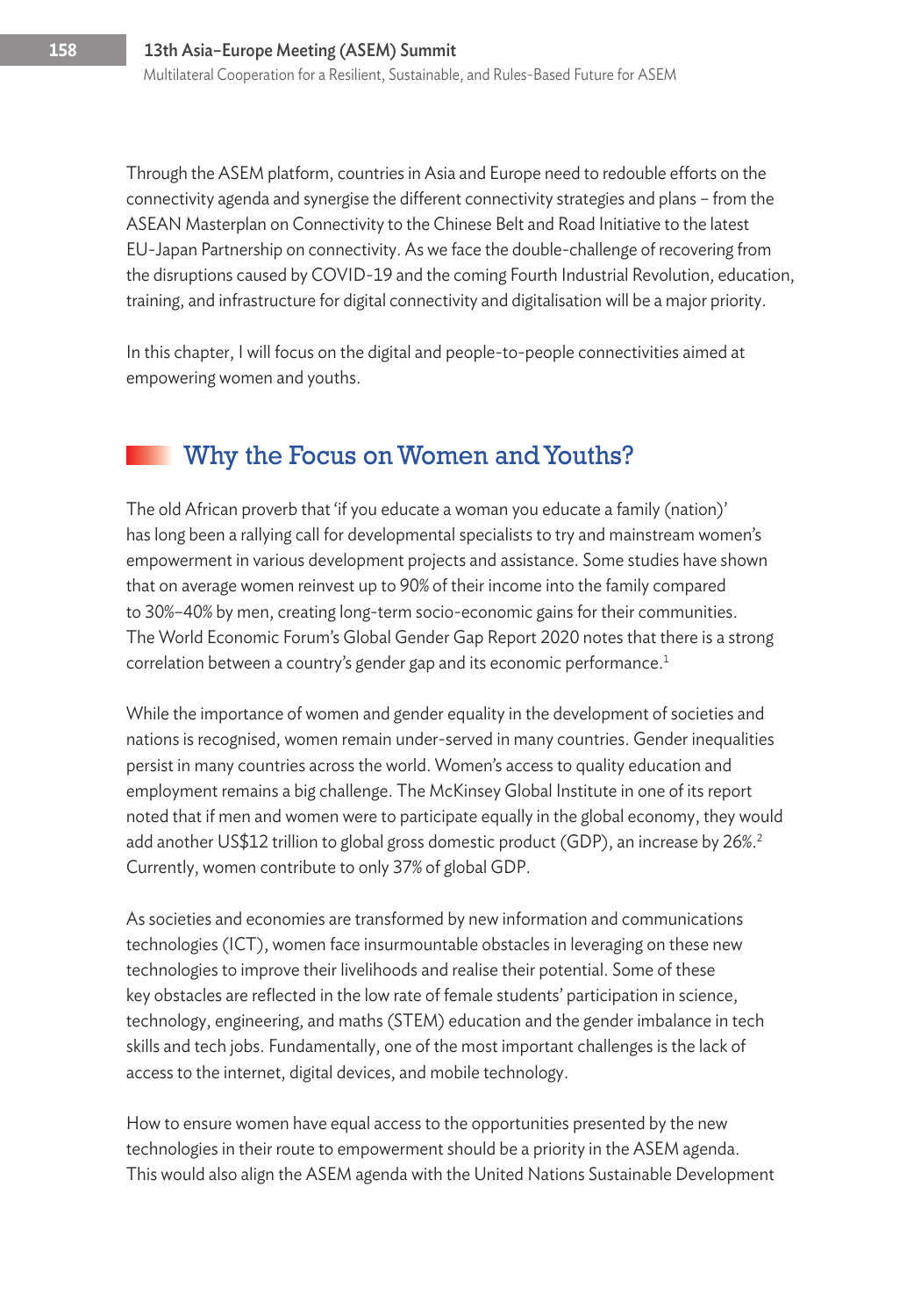Goals 2030 (UN SDGs), in particular Goal No. 5, which is to achieve gender equality and empower all women and girls.

To focus on youth is to keep an eye on the long-term future of countries. Young people account for a large and growing proportion of the population in many developing countries. There are 1.2 billion youths aged 15–24 years around the world and unfortunately up to 70 million of these youths are unemployed and another 145 million underemployed.<sup>3</sup> According to the International Labour Organization (ILO), youths are three times as likely as adults to be unemployed. A high level of youth unemployment is not only a drain on a country's vitality but has many other political and societal implications. The dissatisfaction of jobless youths can lead to social unrest and political instability, and jobless youths are also more likely to emigrate.

In many of the ASEM Partner countries, youth unemployment is a real challenge. Some of this unemployment is a result of skills mismatch, and some arises out of the need for fundamental and structural reforms of the economies. Education and skills are important to youth development. However, with technological evolution moving fast and given its volatility, education and training cannot remain static and must evolve to meet the future needs of the labour market.

The magnitude of the problems of unemployed and underemployed young people has been recognised by the UN, and the SDG 2030 goals include one (SDG Target 8.6) that calls for reducing the proportion of youth not in employment, education, or training. Another, SDG Target 4.4, also calls for a substantial increase in the number of youths who have relevant skills – including technical and vocational skills – to promote employment, decent jobs, and entrepreneurship. All these point to the importance of the empowerment of youths in fostering long-term growth and the well-being of nations.

We have established the importance of empowering women and youths. However, in order to put in place meaningful measures and advocate policies for their empowerment, we need to be conscious of how we define and measure empowerment.

There are many different definitions of empowerment, but most of the seminal definitions emphasise agency and gaining the ability to make meaningful choices. Naila Kabeer's seminal

<sup>3</sup> See http://www.intracen.org/news/How-digital-skills-can-help-tackle--youth-unemployment/.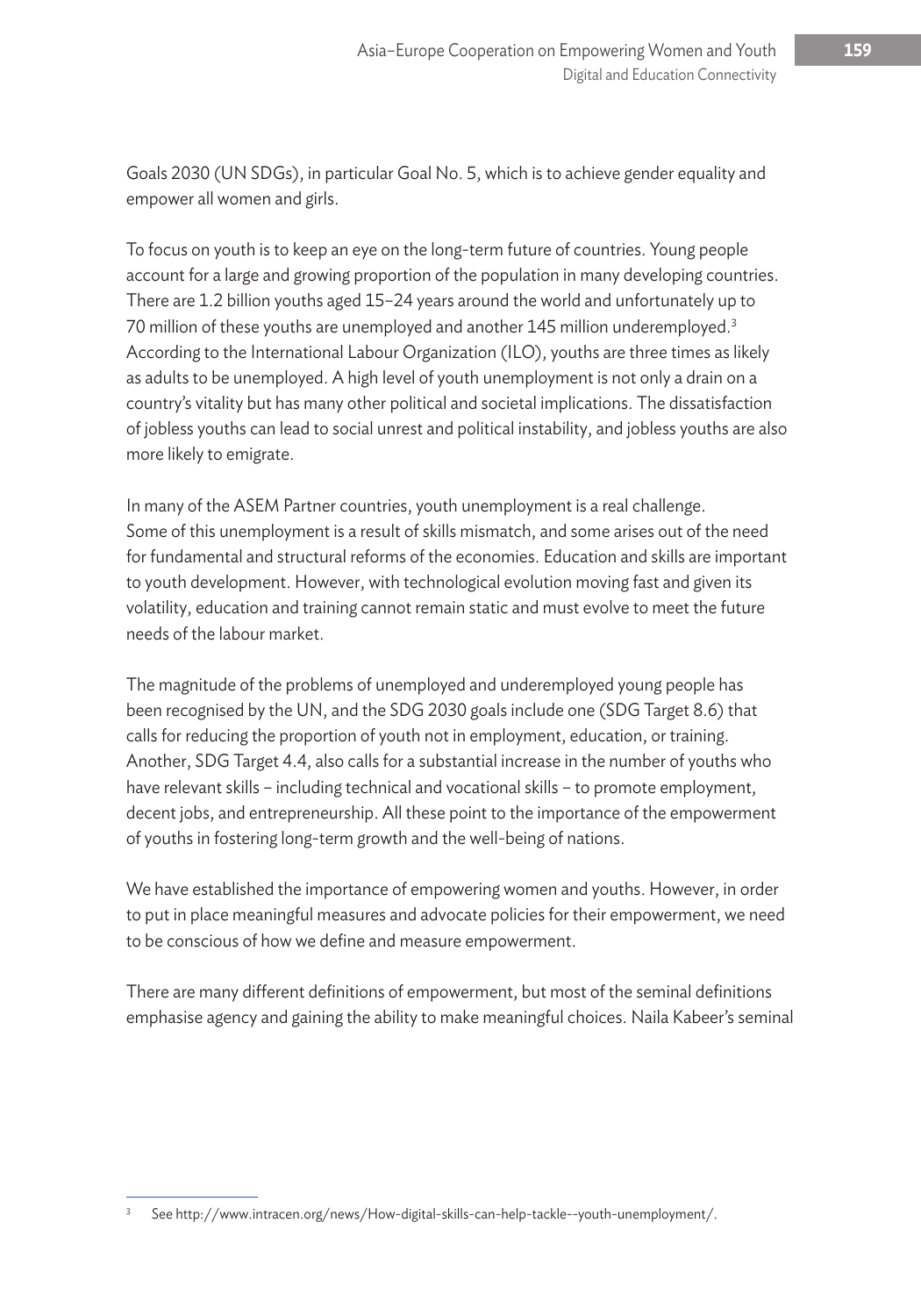'resources, agency, and achievements' framework also provides a practical intuition for measuring empowerment, which involves three inter-related dimensions:

- Resources gaining access to material, human, and social resources that enhance people's ability to exercise choice, including knowledge, attitudes, and preferences.
- Agency increasing participation, voice, negotiation, and influence in decision-making about strategic life choices.
- Achievements the meaningful improvement in well-being and life outcomes as a result of the access to resources and increasing agency (Kabeer, 1999).

Looking at empowerment from this perspective, we need to focus first on ensuring equal access to resources and advocating for increasing the participation of women and youths themselves. Once we can ensure full access to these, we can then assess the outcome to identify any other possible obstacles that have to be addressed, whether cultural, social, or political.

The COVID-19 pandemic has accelerated some of the trends that have been set off by the Fourth Industrial Revolution, such as digitalisation, artificial intelligence, and big data. COVID-19 has also brought the full power of the state to bear, as in the interests of public health, governments across Asia and Europe have acquired emergency powers to impose draconian lockdowns. To be able to participate fully in the new economy and in a society where government and community groups employ digital technology for service delivery, citizens will need to have equal access to the internet and digital technology. More importantly, there must also be concerted efforts to teach and acquire the skills and training needed to make full use of these technologies.

ASEM's agenda and focus areas on connectivity have already recognised the importance of reaching out to women and youths to ensure their effective participation in society and the economy. The empowerment of women and youths is a pre-requisite for their social and economic advancement. For them to reach their potential, the ASEM connectivity agenda needs to place digital connectivity and its attendant soft connectivity in education and human resources as a priority.

#### The Importance of Digital Connectivity

The digital revolution has changed the way we work, access information, and connect with each other. ICT used in today's increasingly digital age, such as the internet and mobile phones, amongst others, are becoming more important for the functioning of the 21st century economies. Expanding digital connectivity will accelerate economic growth. According to a World Bank estimate, more than 50% of the world's people are still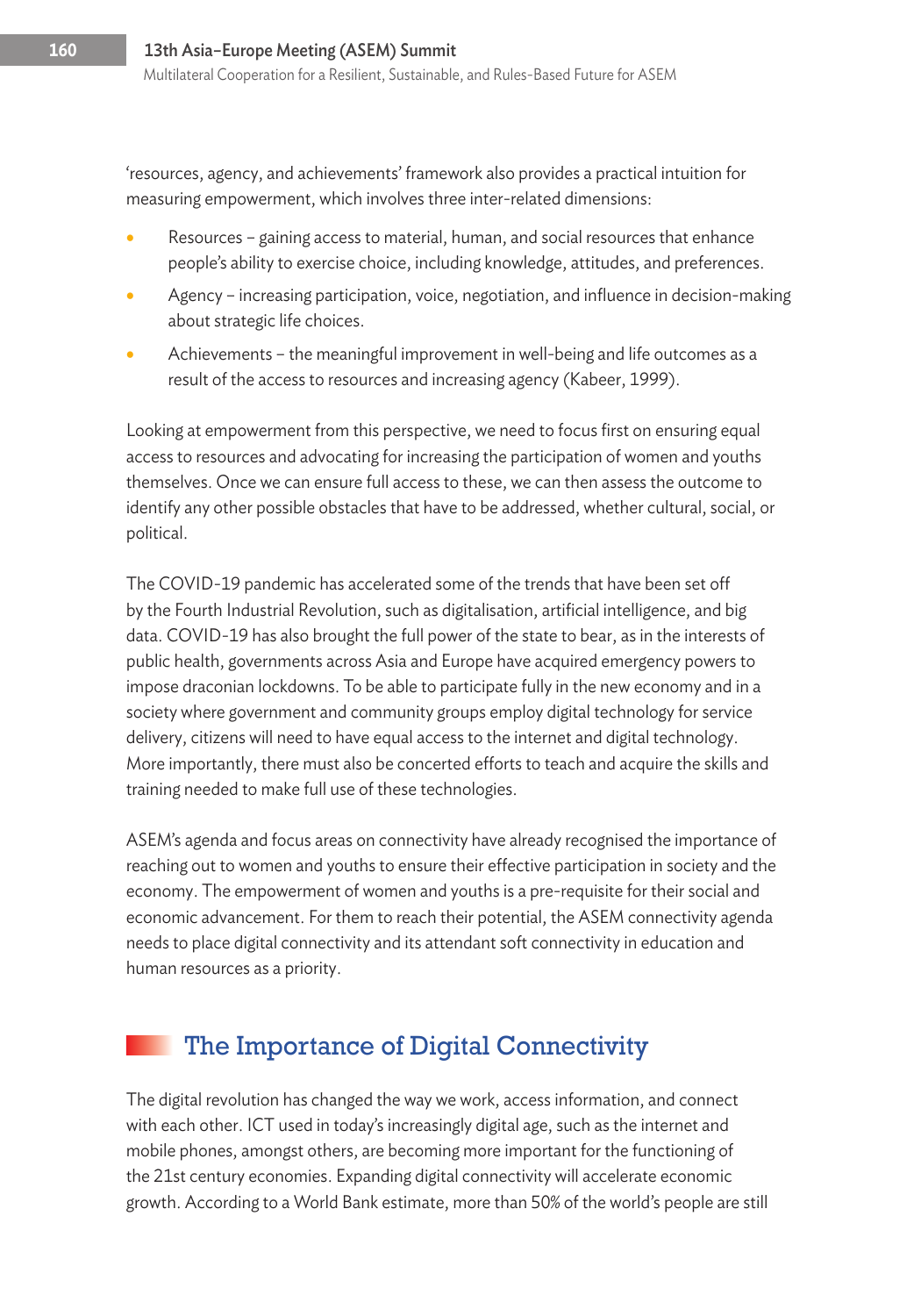offline. Increasing the percentage of the total population connected to the internet from 48% to 75% would add US\$2 trillion per year to world GDP and help create 140 million jobs. Thus, making the internet universally accessible and affordable should be a global priority. Connectivity for all remains an important development goal but also a tremendous challenge.4

ICT and digital connectivity are not only for delivering economic growth but can be effectively harnessed for achieving the SDGs by improving governance and achieving better outcomes in education and health.

While the internet and broadband have been cited by many as potentially important enablers of sustainable development, significant discrepancies persist as to who can actually access and benefit from the technology. A large proportion of the unconnected population is made up of women. The Alliance for Affordable Internet noted that gender discrepancies are not only 'one of the most pernicious aspects of the global digital divide' but also disconcertingly growing wider. Compared to men, women are less likely to be connected, and 'even when they are online, women are less likely than men to use it to improve their lives'.5

As economies and societies are being transformed by digital technologies, a 2018 study by OECD found that some 250 million fewer women than men are online. Globally, women are 21% less likely to own a mobile phone than men. Many women live in areas with poor digital infrastructure, and they are less likely to be able to afford digital devices, broadband subscriptions, or the education needed to effectively use and unlock the potential of digital technologies. The digital gender divide is real, and there is a systematic under-representation of women in ICT jobs.<sup>6</sup>

Women's access to education, healthcare, government services, employment opportunities, and other resources necessary for their empowerment can be enhanced through digital technologies and connectivity. In short, women's participation in society and empowerment is now more than ever impacted by their access and utilisation of internet and mobile technology. Yet, inadequate infrastructure for connectivity and a lack of access to the technology prevent many women from fully benefitting.

See World Bank's World Development Report 2016 on Digital Dividends.

<sup>5</sup> See Joint Report from World Wide Web Foundation, Alliance for Affordable Internet and UN Women 'Universal Service and Access Funds: An Untapped Resource to Close the Gender Digital Divide', March 2018. http://webfoundation.org/docs/2018/03/Using-USAFs-to-Close-the-Gender-Digital-Divide-in-Africa.pdf.

<sup>6</sup> OECD Report 'Bridging the Digital Gender Divide: Include, Upskill, Innovate', 2018. http://www.oecd.org/ internet/bridging-the-digital-gender-divide.pdf.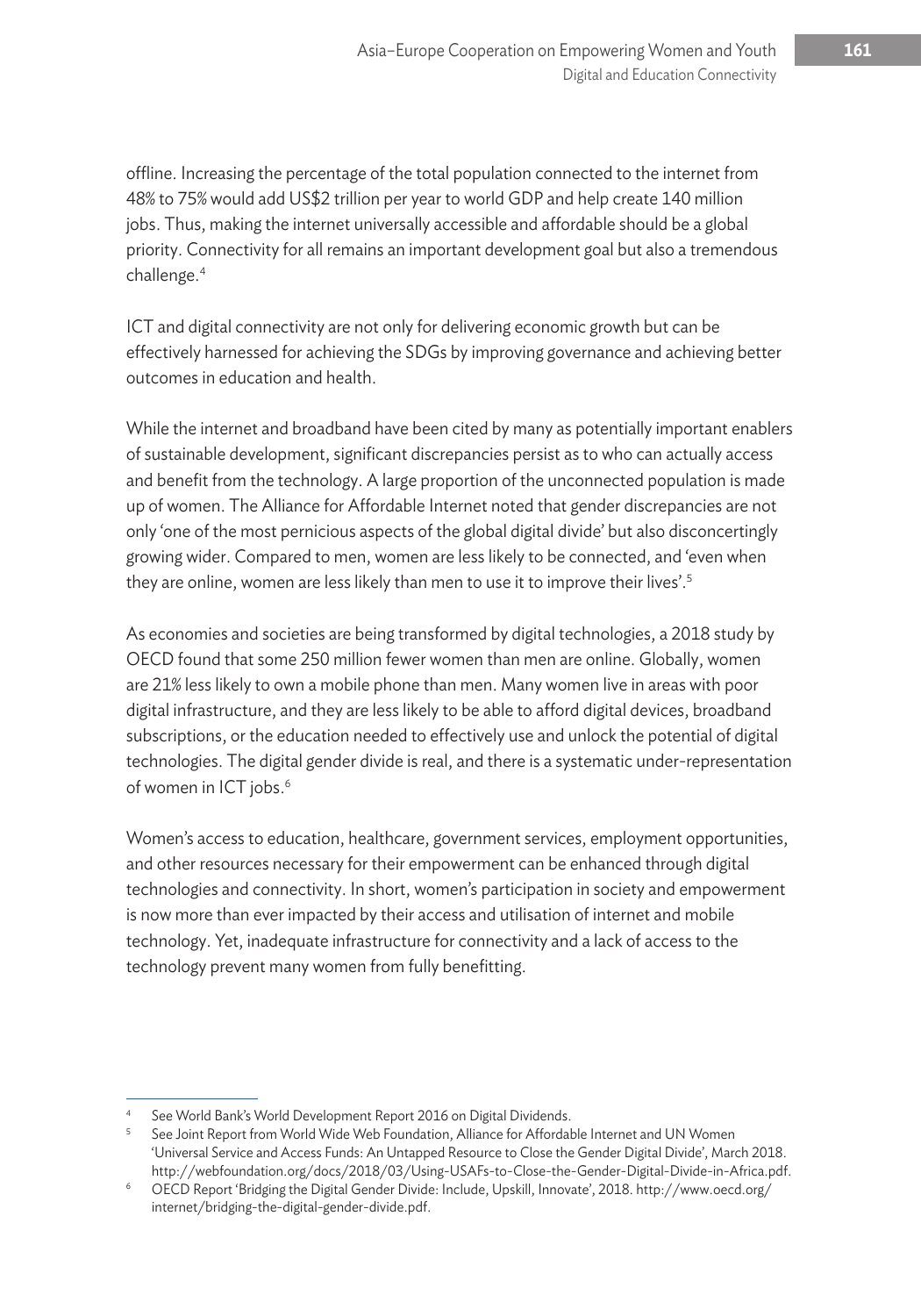The availability of these technologies and infrastructure is one thing, but there is another hurdle to cross when it comes to empowering women - education and training platforms to ensure that women can fully benefit from the use of digital and mobile technologies. The inherent gender biases and socio-cultural stereotypes and norms continue to place obstacles towards equipping women with the skills and capacities to ensure digital inclusion.

In short, ICT has a vast potential for women empowerment. However, with respect to the use of ICT, a gender divide has been observed. Unless this gender divide is specifically addressed, there is a risk that ICT may aggravate existing inequalities.

Similarly, the potential for ICT to support youth development is significant in theory, but many youths around the world still face barriers when it comes to ICT access and the effective use of these tools. Barriers such as the lack of a mobile or broadband network and basic access to connectivity, and the affordability of access to handsets and mobile data services mean that many youths are not able to make full use of the potential of ICT for their own development. The digital divide between the youth and those more than 45 years old is significant.

Then there is also the question of education and training. Even for youths who have easy access to digital connectivity and are seen as digital natives, outdated education policies, lack of training capacities, and market failures may limit the ability of young people to fully participate in the economies. The skills mismatch is a real problem and is reflected in the high youth unemployment rates in several countries across Asia and Europe. Investments in ICT and digital connectivity must go hand in hand with investments in education and training to empower youths in making their choices in the economies. Equipping the youth with digital skills can enhance their employment opportunities.

In several ASEM countries, the need to invest in digital infrastructure to reap the benefits of digital connectivity is well recognised – from Bangladesh in the south to Mongolia in the north. The ASEM platform can be used to coordinate and bring about public–private partnership efforts in these investments. More importantly, ASEM partners can band together and 'intensify their initiatives that create greater demand for international bandwidth'. These initiatives could include support for private sector broadband network buildout and growing the digital trade and economy between Asia and Europe. Such ASEM support would complement the objectives set out in ASEAN ICT Masterplan 2020 and Europe's Digital Single Market Strategy (Lallana, 2016).

The COVID-19 pandemic has made it starker how important digital connectivity and access to ICT is for the development of ASEM economies. COVID-19 is not just a health crisis. It has upended the lives of billions of people. With the worldwide lockdown and draconian measures to shut schools, billions have been forced to stay home and away from schools. COVID-19 has a disproportionate impact on women and youths. Girls and young women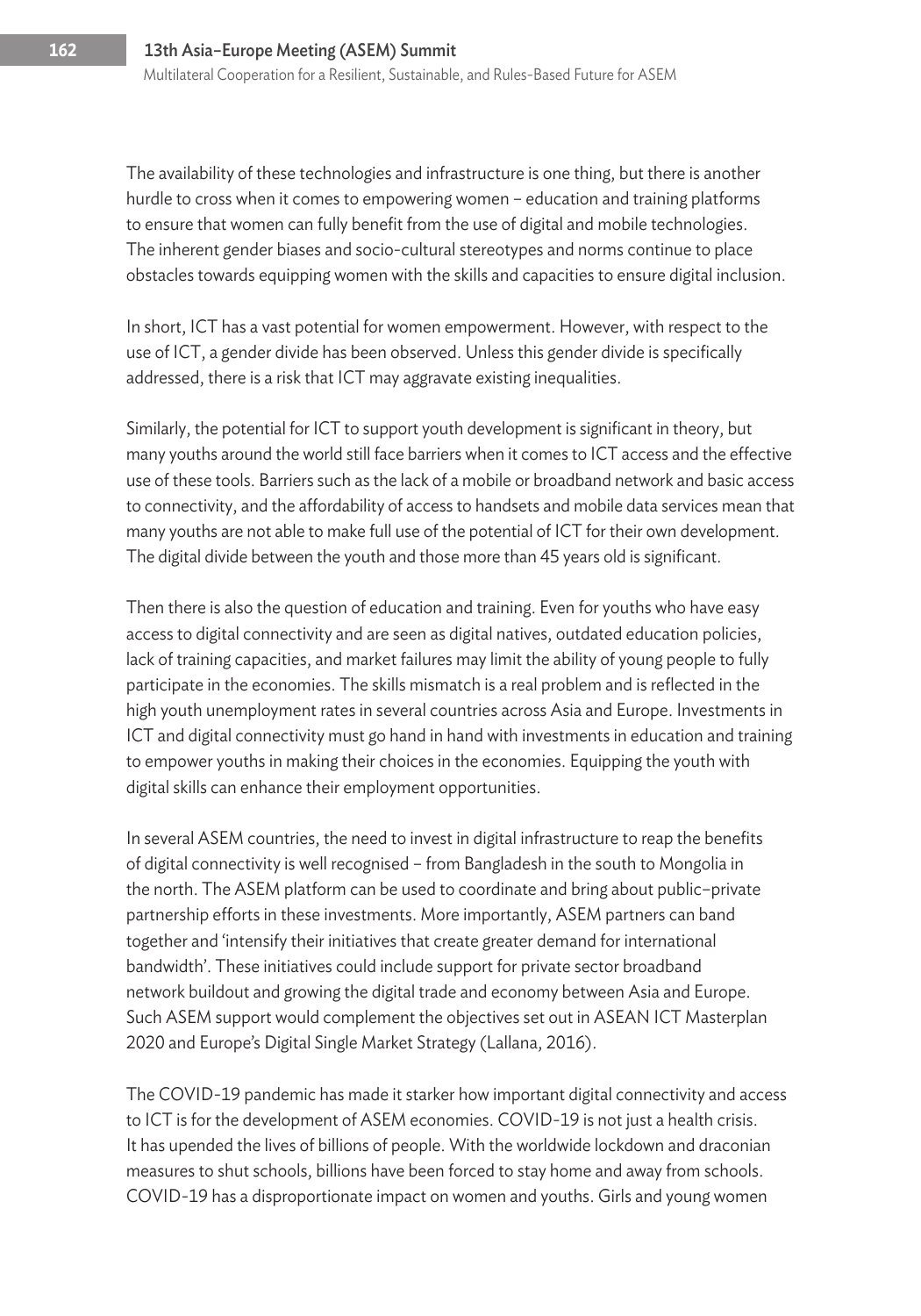are likely to be the first to be removed from school and may never return to schools as the economic consequences sink in. The ILO has projected an increase in global unemployment of between 5.3 million and 24.7 million because of COVID-19.

The need to go online to work to access education and services accentuates the existing inequalities that divide the countries that have good digital infrastructure and those that do not. According to the UN's International Telecommunications Union, before the COVID-19 outbreak, only 47% of the population of developing countries used the internet compared to 86% of the population of developed countries. Such a digital divide would only widen economic divides as the pandemic forced people to 'stay at home'. Where the internet is inaccessible or access unreliable, the online delivery of education is highly elitist and distortional in terms of expanding inequity.

ASEM, as a forum that brings together 51 countries from the north and the south with both developed and developing economies, therefore needs to put priority on closing the digital divide by investing in digital connectivity. Achieving affordable internet access should be a key priority in ASEM's agenda. The potential for a coalition of ASEM partners, such as China, Japan, and the EU, to work in tandem with host countries across Asia and Europe to create a Digital Silk Road should be top in the ASEM agenda. Digital connectivity should become no less of a necessity as electricity and water.

Together with investments in the hard infrastructure of digital connectivity, there is a corresponding need to expand connectivity in content and other soft infrastructure in the form of educational exchange, with cutting-edge online courses, cultural interactions, cross-border training, and mentorships. This is what I would collectively call 'education and human resource connectivity'. Education – formal and informal – should help prepare ASEM's women and youth for the changing nature of work and governance.

The empowerment of women and youth therefore requires not only access to physical connectivity and material resources, but more importantly to social resources, such as the knowledge, attitudes, and skills that can enhance their agency and ability to exercise choices and decisions and make meaningful improvements in their well-being and life outcomes.

### Education and Human Resource Connectivity

The COVID-19 pandemic has forced schools and universities to shut down for months in many countries. Home-based learning for school children, online lectures and classes for university students has been the reality for millions of children and youth.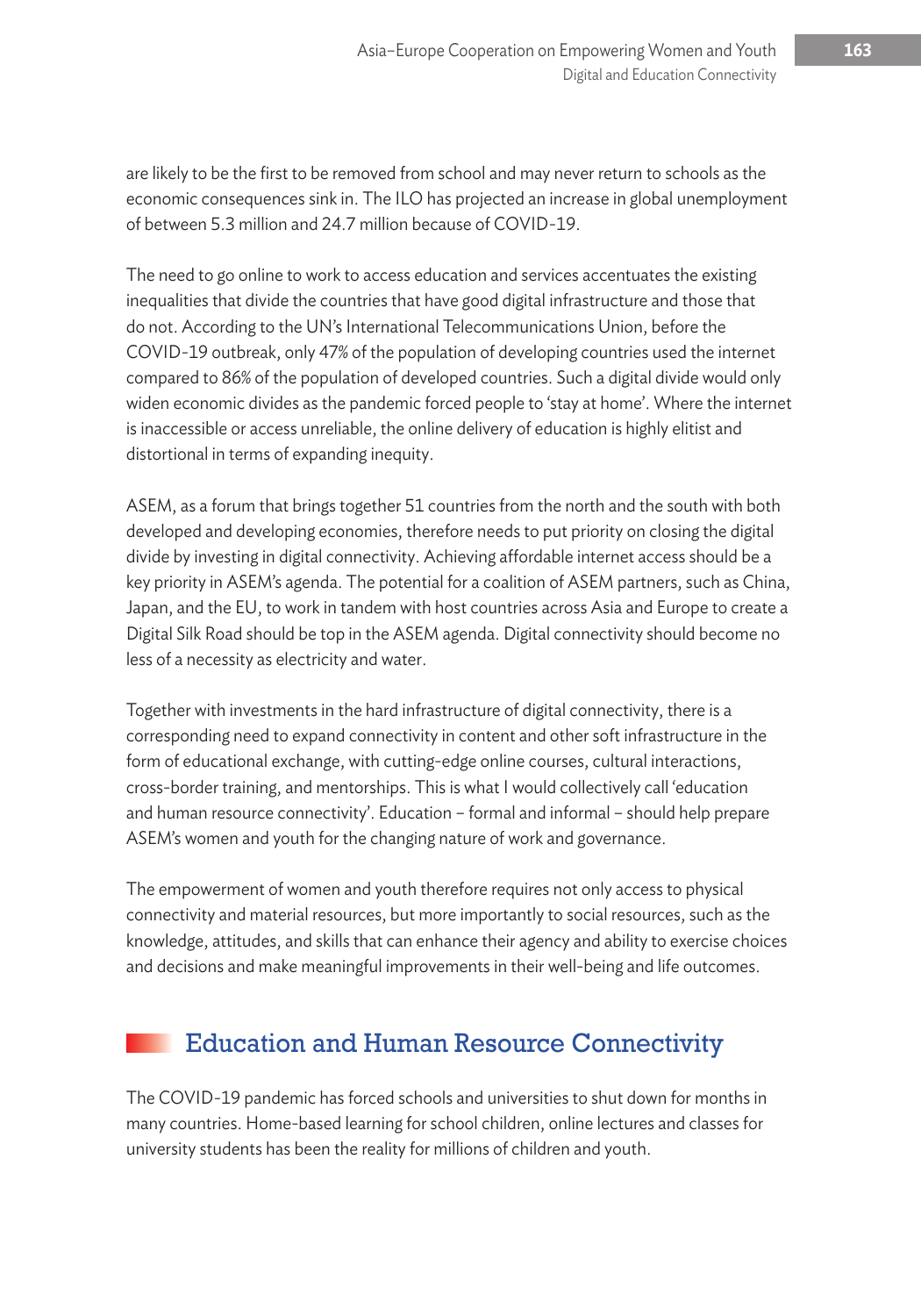Yet the pandemic has also revealed the disparities in access to learning in countries and areas with good digital connectivity and those without fast and stable access to internet and mobile connections. Hence, the priority is for governments to invest in infrastructure for digital connectivity.

Good digital connectivity would also open up more creative and multifaceted ways for women and youths across Asia and Europe to access education – both formal and informal. Formal education in schools and institutions of higher learning, but also informal education targeting in particular women and youths to equip them with skills such as financial literacy and communications, etc. would also become more accessible and diversified. Education, information, and communication tools are thus the key to empowering women and youths, which in turn can lead to better-functioning societies.

In several developing ASEM countries, the education system is constrained by the lack of resources. The delivery of good education is hampered by shortages of teachers and shortages of learning materials. Even in the more developed ASEM countries, some of the education systems have been slow to respond to the challenges brought about by technological advances. The skills mismatch that is witnessed is testament to the fact that the formal education system is backward and not preparing the youth for the economy of the future. ICT education in ASEM countries is also uneven with wide intra- and inter-regional differences.

With better digital connectivity between Asia and Europe, how can the ASEM platform be also used to strengthen and enhance education and human resources connectivity to deliver interesting, relevant, and quality courses and skills for the women and youths of ASEM?

On formal education, ASEM education ministers can actively promote online education exchanges between schools and universities. The ASEM Rectors' Conference should focus efforts on how universities across Asia and Europe should join efforts to deliver courses that empower young people to think and act on regional, inter-regional, and global challenges. Universities should also work with industries and corporations to deliver the knowledge and skills necessary for the new economy. A new curriculum design that inculcates and supports lifelong learning amongst the students and courses so that they can continue to benefit from after graduation and throughout their working lives should be a key objective of any reforms taken by universities to prepare their graduates for a fast-changing world.

ASEM countries should invest more in the ASEM Education and Research Hub for Lifelong Learning (ASEM LLL Hub). Established in 2005 as a network of Asian and European higher education institutions working together to achieve excellence in comparative research on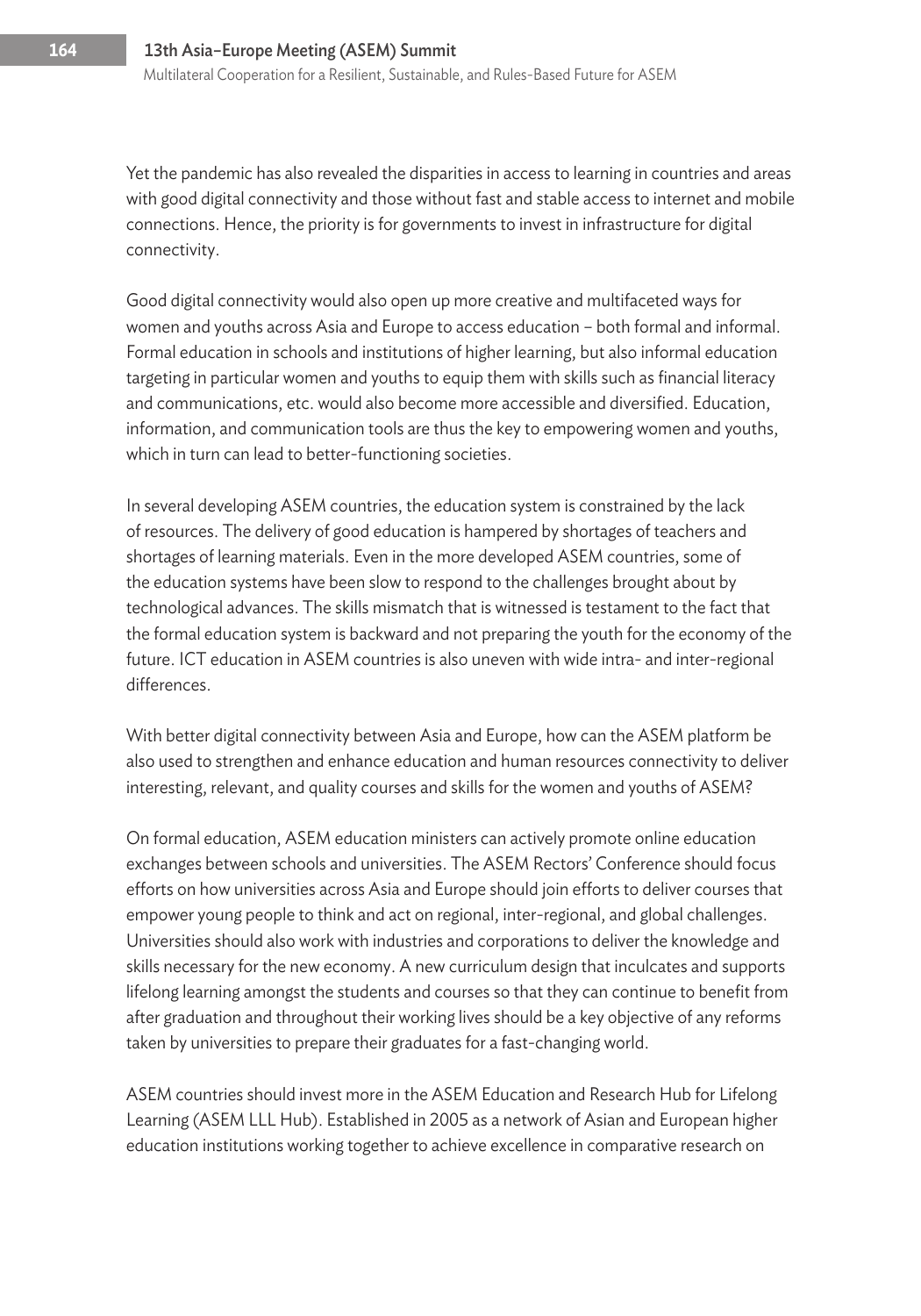lifelong learning, the ASEM LLL Hub provides a platform also to contribute to dialogue between researchers, practitioners, and policy makers on education reform and innovation.<sup>7</sup>

The cultural, linguistic, and developmental diversities within can ASEM open up tremendous opportunities for the creative harnessing of different strengths of education institutions and different pedagogy and diverse learning frameworks to present an interesting array of educational offerings. All these can be offered through the digital platform to the youth of ASEM countries to help them develop the necessary skills – from cultural sensitivity to empathy, from inter-cultural communications to international marketing, from financial literacy to fintech, and much more.

The Asia-Europe Foundation (ASEF) has a series of interesting education projects aimed at school-going children and youth that should be further developed. For example, there is the Asia-Europe Classroom Network – a platform for collaborative learning and intercultural exchanges amongst high school students in Asia and Europe. To turn the tide against toxic nationalism and promote a culture of international cooperation, ASEF can work with educational institutions across ASEM to design a Global Citizenship Curriculum made available to all schools in ASEM. The COVID-19 pandemic has revealed our interdependence and, hence, the need to raise awareness on global emerging issues and create mutual understanding on what it takes to be a global citizen collaborating on and co-creating solutions to global challenges.

Another priority to be considered in the aftermath of the COVID-19 pandemic is how to engage with the youth and youngsters graduating at this most challenging time, amid job losses, heightened competition, and economic disruptions. The cohort of youth graduating from high schools, colleges, and universities in 2020–2021 will face particular challenges, particularly in the job markets. The COVID-19 crisis could have a longer-term impact on this cohort of students. Studies have shown that entering the labour market during a recession has persistent negative effects on future earnings. The careers of this cohort of youths will be severely affected by COVID-19. The Ministers in charge of Youth Development in ASEM countries should be connecting to exchange information and policy experiences on some of the immediate and mid-term measures to help this cohort of youths.

What can be done to connect them to shore up skills, such as entrepreneurship, digital marketing, etc. should be considered. What are the skills that would be necessary for a 'distance economy'? Can ASEM countries share their experiences on job creation,

Refer to website: https://asemlllhub.org/.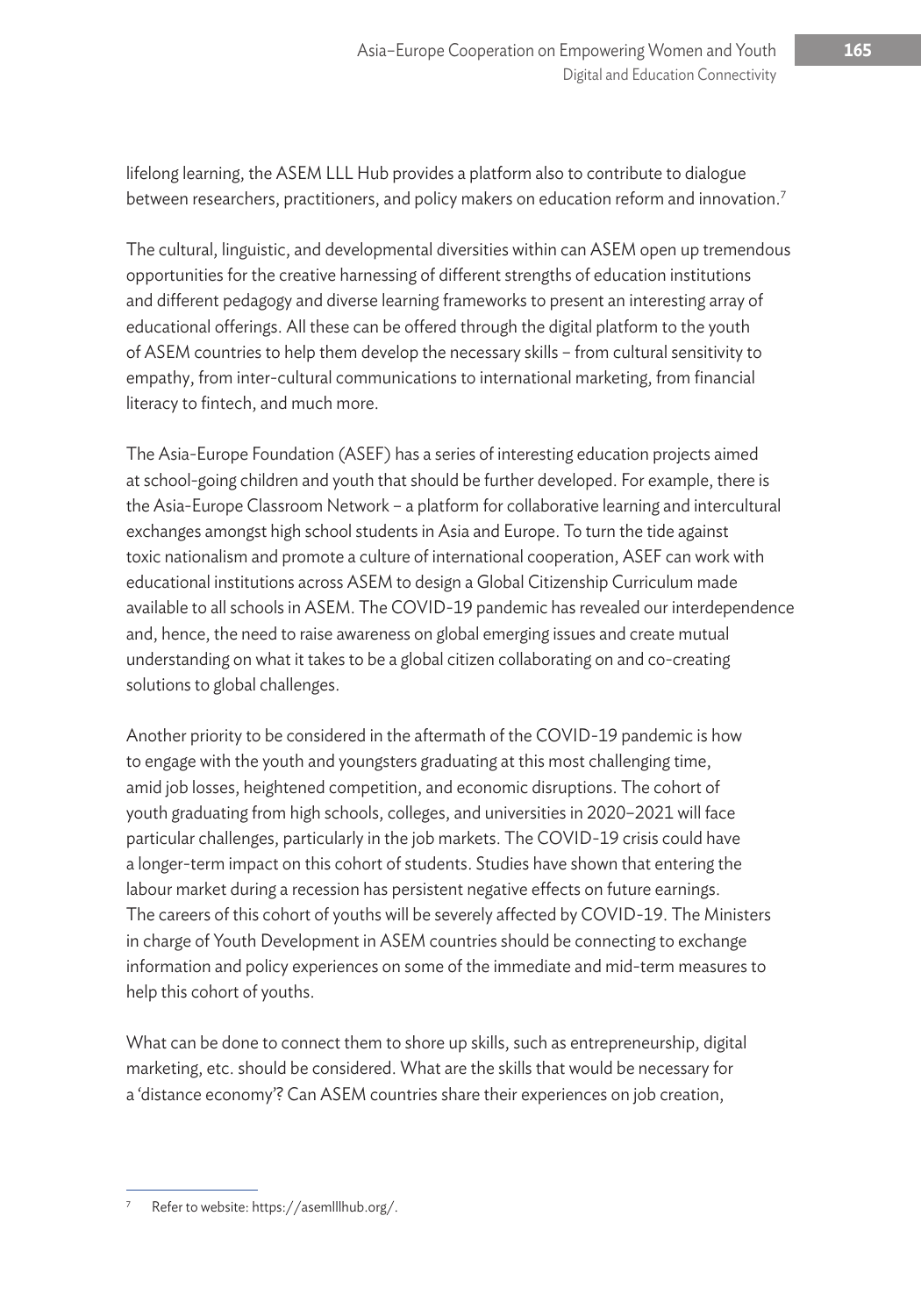job support and trainee and internship programmes and consider cross-border cooperation to plug into each other's programmes.

A fundamental issue in considering the empowerment of youths is how to deal with rising job competition as more jobs 'move to the home' with telecommuting gaining traction after the pandemic. Several tech giants have announced that they are making the move to work from home a more-or-less permanent one. Facebook has said that it expects more than half of its 45,000 employees will work from home within the next 10 years. The ability to work from home while empowering some would of course also mean heightened job competition. Many jobs up for grab would be open to global competition. Many of these jobs would be contract based, adding to the precarity and insecurity of workers. Going digital and remote working open up both opportunities and challenges. Empowering youths to understand both the opportunities and challenges should be a priority in the ASEM agenda.

For the empowerment of women in the digital age, a lot needs to be done. As noted earlier, the digital gender divide is huge. COVID-19 will only further exacerbate this divide. The divide is manifested in different aspects. For example, women in developing countries have less access to the internet and mobile technology, while those in developed countries may not have problems with access but instead face a gender gap in fields of science, technology, engineering, and maths that grows with age, as well as the systematic underrepresentation of women in ICT jobs and in tech start-ups.<sup>8</sup>

Beyond addressing the issue of access (which ASEM countries should make a priority through investments in digital connectivity), many of the gaps to be addressed relate to education and training. Education and training institutions, together with social policy institutions, need to work together to deliver relevant training courses that can further equip and empower women to grasp the opportunities offered by technology. Having training courses that are flexible in schedule and modular in design would help to remove the obstacles to women's informal education and training. However, even more important than the training course would be mentorship and support schemes that can help women to enter STEM fields and tech industries. Studies have shown that one of the best ways to empower women in the workplace and to build sustainable female leadership is through structured mentorship where women can learn from each other (Neal, Boatman, Miller, n.d.). Digital connectivity can engender online mentorship where women can inspire women in ASEM countries.

<sup>8</sup> OECD Study, 14 March 2018, 'Empowering Women in the Digital Age: Where do we stand?'